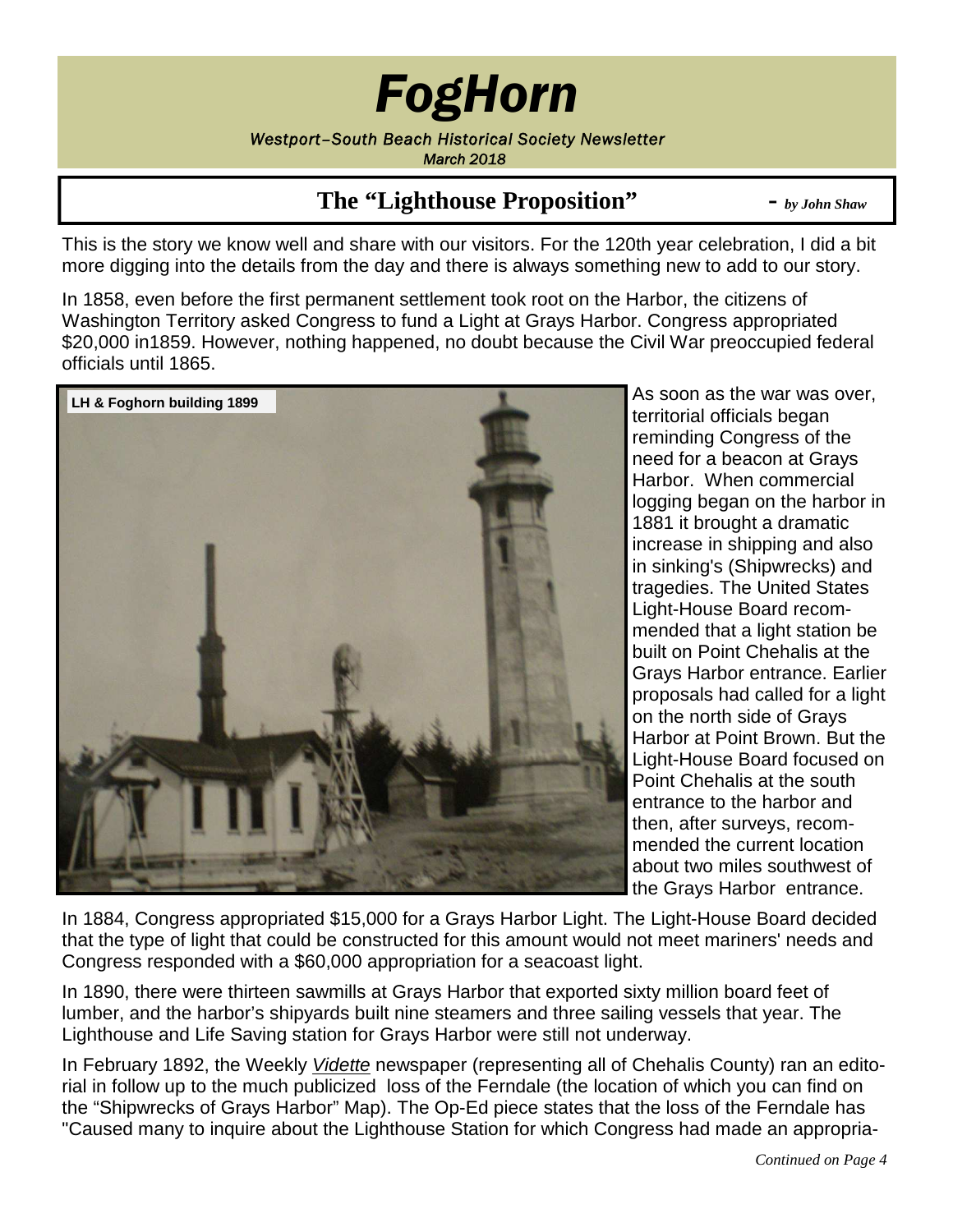## *FogHorn March 2018*

#### **WESTPORT-SOUTH BEACH HISTORICAL SOCIETY 2018 BOARD OF TRUSTEES**

**President /Foghorn Editor** Kimmi Kerns president@ westportmaritimemuseum.com Term Jan 2016 - Dec 2018

**Vice President** Pete Eberle Term Jan 2016 – Dec 2018

**Secretary** Bobbi Willard Term Jan 2017 – Dec 2019

**Treasurer Bobbi Willard** Term Jan 2018 – Dec 2020

**Board Position I** Winnie Cragg Term Jan 2017 – Dec 2019

**Board Position II Evelyn Robinson** Term Jan 2016 – Dec 2018

**Board Position III Joni Rodgers** Term Jan 2017 – Dec 2019

Board Position IV Nicki Kollar Term Jan 2018 - Dec 2020

Board Position V  $\sim$ ~ $\sim$  OPEN ~~~ Term Jan 2018 – Dec 2020

**Executive Director John Shaw** director@ westportmaritimemuseum.com

**Education/Operations Manager Julie Smith** operations@ westportmaritimemuseum.com

*The Foghorn is a publication of the Westport-South Beach Historical Society*

(360) 268-0078 info@westportmaritimemuseum.com westportmaritimemuseum.com

## **Message from your President**

*by Kimmi Kerns*

I've dubbed this issue the 'Kid's Issue" because it's chock full of interesting things for children.. We have the winning poems from our poetry contest. The kids were so creative. Thank you to Noel Kreicker for funding the contest and doing a lot of work to make it happen. And Noel also made the puzzle and artwork for the kids corner.

Our education committee headed by Julie has given the Kid's Discovery room a makeover. It is now focused on Coast Guard Search and Rescues and opens March 10th. Thank you to everyone who worked on the room for a job well done.

The Lighthouse Restoration exploratory work is progressing. Pete & Debi Eberle have further improved the LH gift shop - it's looking real good - nice job! Take your kids and grandkids to the LH as well - it is a great place to visit.

As always, if you have some spare time come volunteer at the museum or Lighthouse. And a big "THANK YOU" to those of you who do. Happy Spring !

### **Meet your 2018 Board of Trustees and Staff**



**From left to right: Nicki Kollar, Julie Smith (Education/Operations Manger), Evelyn Robinson, Joni Rodgers, Bobbi Willard (Secretary/ Treasurer), Kimmi Kerns (President), Winnie Cragg, John Shaw (Executive Director) and Pete Eberle (Vice-President).**

> **We have an open board position. Don't you want to be part of this fun, smiling group?**

#### **SPRING POTLUCK Friday, MARCH 9th, 6:00 pm McCausland Hall**

**Bring your favorite dishes to share. Afterwards, tour the new Coast Guard K9 Search and Rescue Exhibit at the museum BEFORE it is open to the public.**



*WINTER BLUES? GOT CABIN FEVER? COME ON DOWN AND VOLUNTEER !*



*info@westportmaritimemuseum.com / (360) 268-0078*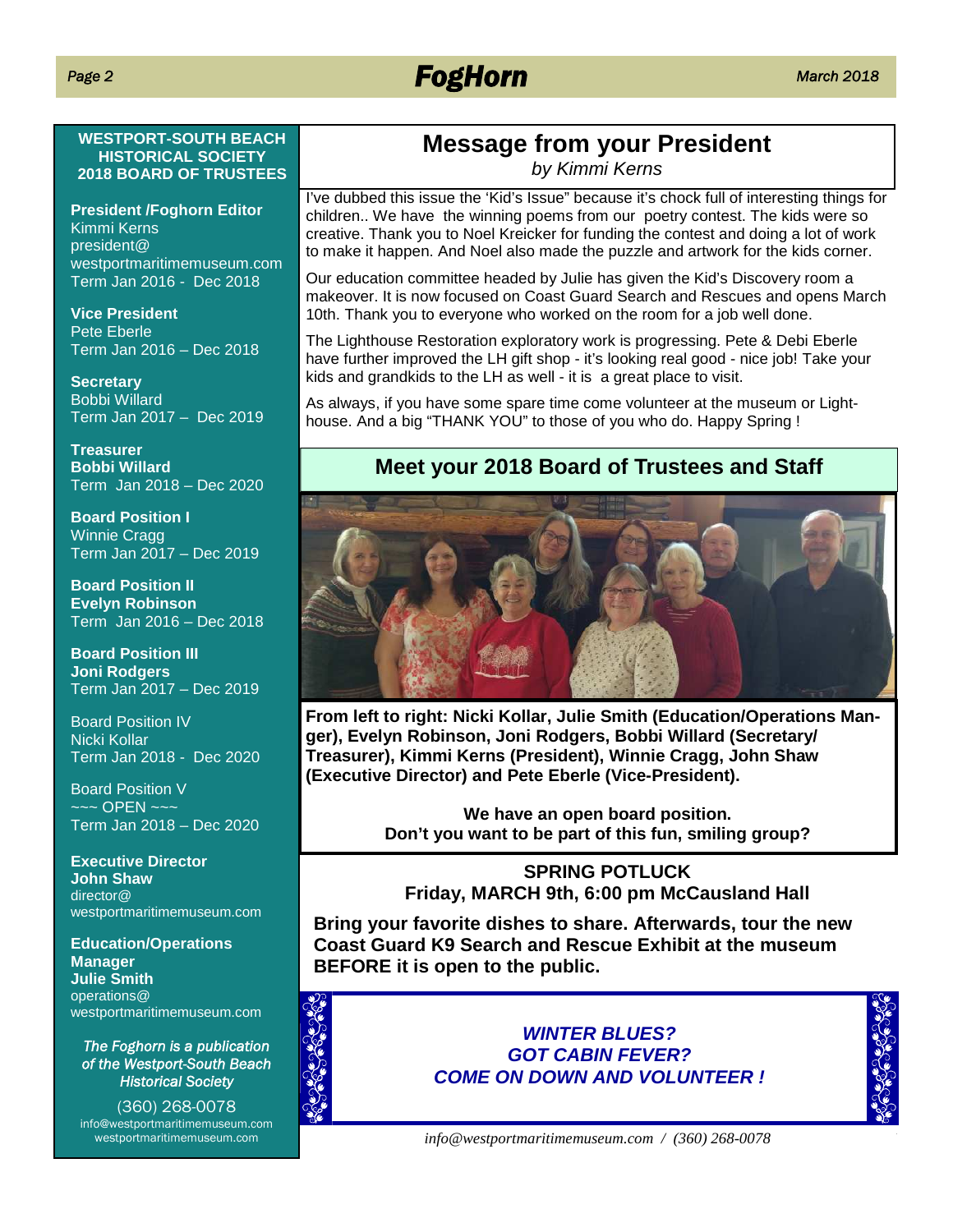### *March 2018 FogHorn*

#### *Page 3*

### Westport South Beach Historical Society 2018 SPRING CALENDAR OF EVENTS

#### March:

**Quarterly WSBHS Meeting & Party Friday, March 9th 6:00 pm Coast Guard K-9/SAR Exhibit Opens at Museum Saturday, March 10** 

#### April:

**Coastal Clean-up Saturday, April 21** 

#### May:

**Blessing of the Fleet <b>Sunday**, May 27 VFW Memorial Ceremony **Monday, May 28** 

#### June:

**Quarterly WSBHS Meeting & Party Friday, June 16th 6:00 pm** *GH Light Station 120th - Lighting of the Light Friday, June 30 6:00 -10:00 pm*

**WSBHS Whale of a Sale Saturday-Sunday, April 21-22**

**Weekend with the Fleet Saturday-Sunday, May 26-27**

#### **Coast Guard K-9/SAR Exhibit Opening**

The education committee is working to complete the Coast Guard K-9/SAR (Search and Rescue) exhibit opening March 10th.

This room will take the place of the Discovery Room, upstairs in the museum.

Plans include K-9 information in the "cubbies" and a knot board with a hands on, tie your own knot feature. Time yourself while donning an exposure suit and try to beat the Sea Scout record of 27 seconds. Once in your suit, experience the challenge of climbing into a real survival raft.

The education committee is on board with plans for the upcoming season, including school tours, knot tying classes, and marine education programs such as beach walks, cleanups and more.



Chief, the museum mascot, has his own newsletter "Chief's Club". The monthly one page newsletter, has pictures of Chief and a paragraph or two about what he's done over the past month.

If you'd like to sign up for notifications on future educational programs, you'd like to receive the Chief's Club newsletter or you have an idea for a program, call or email Julie at the museum: (360) 268-0078 operations@westportmaritimemuseum.com.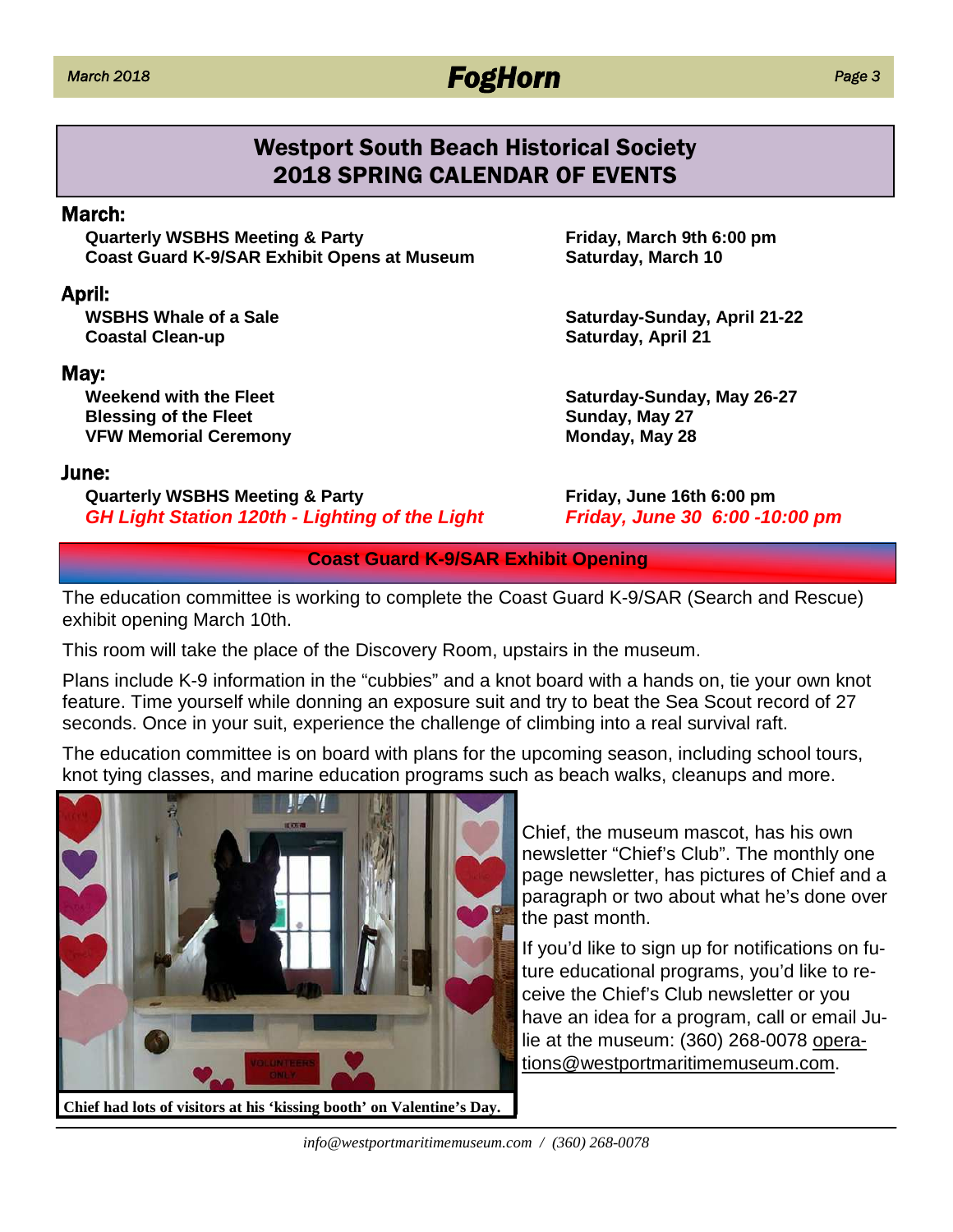### **The "Lighthouse Proposition** *(continued from front page)*

tion of \$60,000. It seems that when the appropriation was made the matter was dropped, and our representatives seemed to have considered their work on this matter finished." It goes on to state that, "had the light been burning on the morning of the disaster, the chances are the wreck would never have occurred."



The *Vidette* states that there was no Light between Willapa Bay and Cape Flattery. For our Lighthouse aficionados, the Light on Destruction Island had only been lit since November 15, 1891, only two months before the loss of the Ferndale and the *Vidette* editorial. The *Vidette* continued that over the past 12-15 years the fact that there was no Light has led to ship losses and the fact that there is "still no Life Saving Station has resulted in a hundred or more men finding a watery grave". "Our representative should be stirred up in the matter. Let everyone interested in a Lighthouse and Life Saving Station for Grays Harbor write our Congressmen and Senators a personal letter. It will prove effective."

Seems like the editorials were just getting started. The *Vidette* followed up its initial piece on Friday, February 19, 1882 with an editorial headed "The Lighthouse Proposition". This re-stated the earlier call to action and not only called for the Light to protect the ever increasing levels of commerce but addressed the loss of life that had occurred during the previous years and laid the blame as lack of actions in establishing the Light and Life-saving Station.

Some shipwreck history as told by the *Vidette* at the time: Between 1872 and 1882 there were six significant ships lost on the North side of Grays Harbor, between the entrance and the Quinault Agency. The named ships were the Cambridge, Diana, Courser, St. George, Decatur and Umatilla. In 1886, the Bark Jamsetjee family lost reckoning and sailed between the reef and Pt. Grenville and was broken to pieces below Cape Elizabeth; the crew being saved by help from the local "Indians". Again, in 1886, the Nellie Drew was lost 18 miles north of the Harbor entrance and its crew saved by the Indians of the Quinault Agency. Additionally, the Quinault Agency reported to the *Vidette* at the first of the year, that two other ships of unknown name were lost on "the point" and were totally wrecked and no survivors. The Agency reported the shore strewn with wreckage for many miles.

The worse loss came January 30, 1888 with the loss of the British ship Abercorn 13 miles North of the harbor entrance. Of a crew of 25 men, only three survived and its cargo of rail iron valued at over \$500,000 was lost. The tally of these losses along with the recent loss of the Ferndale and 17 men of its 20 man crew, focused the *Vidette* in calling for action.

At the conclusion of "The Lighthouse Proposition" the editorial states that "who can tell the number of lives that would have been saved during the past four years had a station been in existence." In closing they stated, "our Government has not acted justly, wisely, or generously towards this portion of the Coast in this matter. Neither have our representatives done their full duty in securing the appropriations and in seeing them applied when made." *Continued on next page*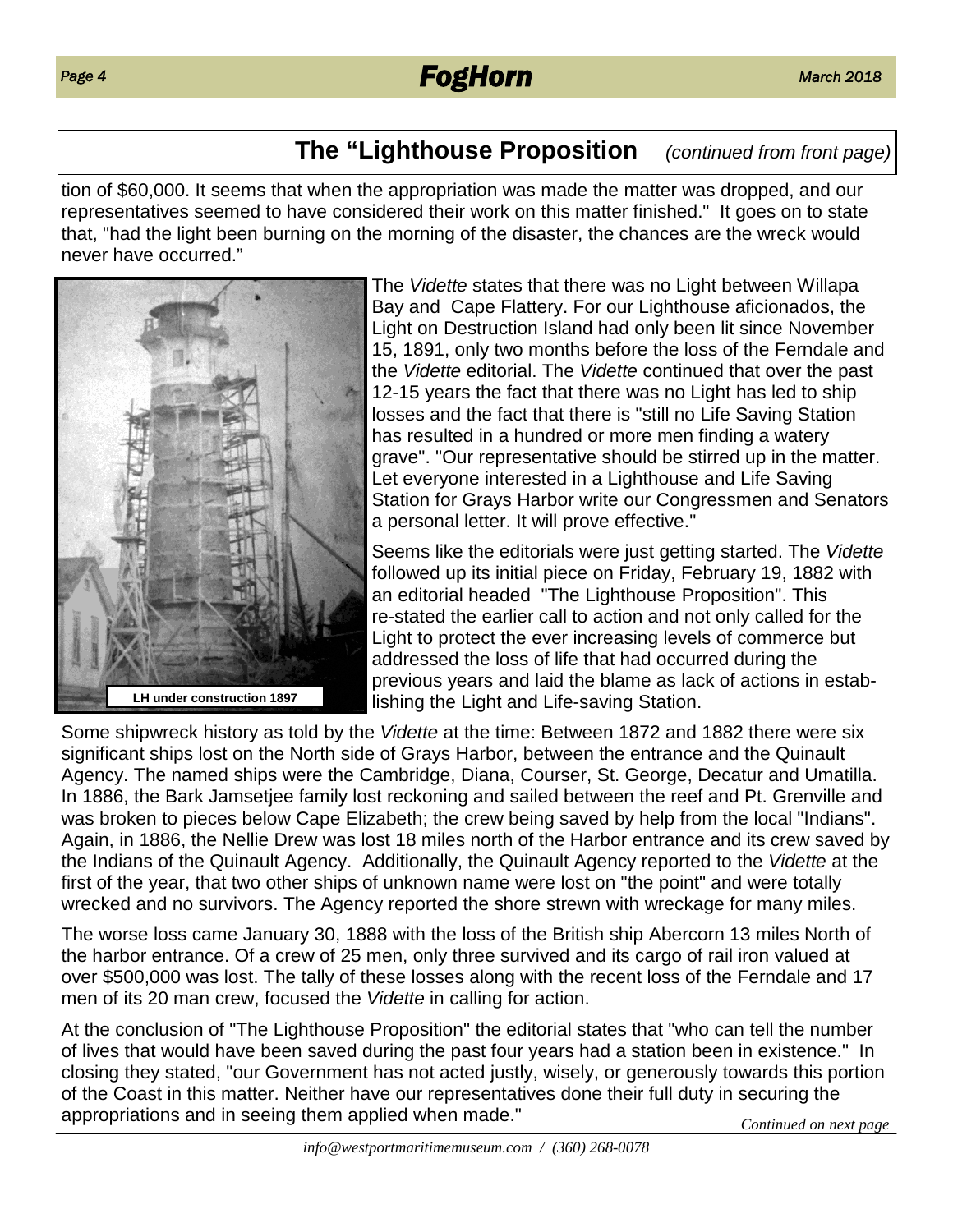### *March 2018 FogHorn Page 5*

### **The "Lighthouse Proposition** *(continued from previous page)*

We are familiar with the short version of the Lighthouse and Life Saving Station coming to pass, but there were a lot of politics going on in seeing it come into reality.

Congress appropriated another \$20,000 to the existing request of the Light-House Board and approved it on March 3, 1893. The site of the Grays Harbor Lighthouse was purchased for \$500 on December 16, 1895.

Carl W. Leick completed plans for the Grays Harbor Light Station in 1896 and his plans were approved on October 16, 1896 and the rest is "History".





#### **IT'S WHALE OF A SALE FUNDRAISER TIME ! McCausland Hall Saturday & Sunday, APRIL 21st & 22nd from 9 to 5**

**Your donations of new and gently used items, antiques, and collectibles are appreciated. We will be setting up the sale in McCausland Hall from April 16th to the 20th, so you can drop items there during the day all through that week.**

**We will also have our usual Bake Sale on Saturday & Sunday, so any goodies that can be sold to take home or enjoyed there with fresh coffee are welcome: Cookies, cakes, breads, brownies and pies are big sellers each year. (No fresh egg or dairy products, please….as per health codes.) Wrapped donations should be brought to the Hall on April 14th. Questions? Call Julie (360) 268-0078.**



#### **SHIPWRECK MAPS NOW AVAILABLE**

The Maritime Museum and Lighthouse have acquired a stock of the Historical "Shipwrecks of Grays Harbor" Maps. These were issued in the mid 90's and are from the original printing on high quality stock suitable for framing.

They are available at the Grays Harbor Lighthouse Gift Shop or by contacting the gift shop committee at (360) 268- 0078 or wmmgiftshop@gmail.com. Price is \$12.95.

*info@westportmaritimemuseum.com / (360) 268-0078*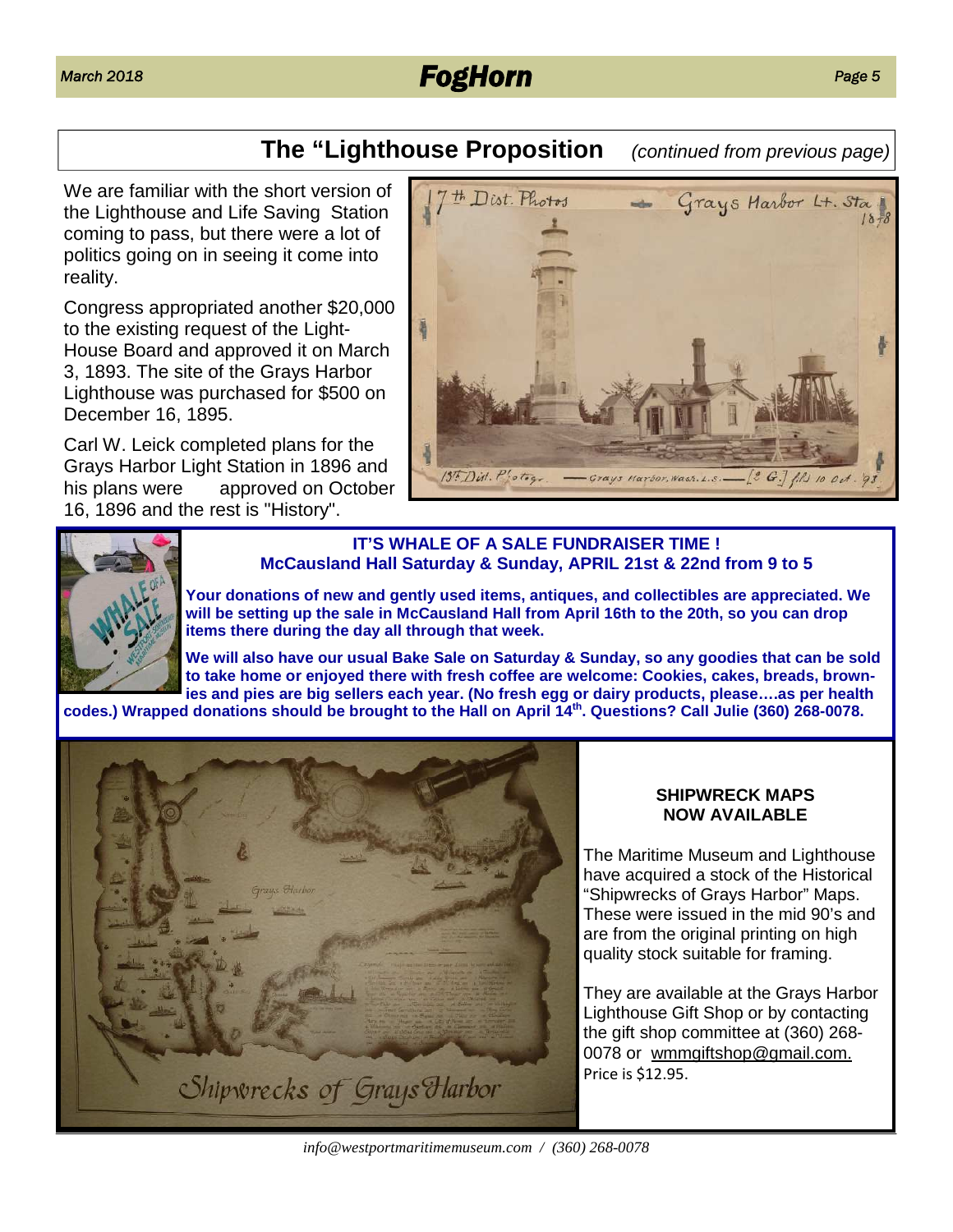### *FogHorn March 2018*

**Kid's Corner** *Puzzle & Artwork by Noel Kreicker*

### **F Fact: Un wa E lrai**

**Match the statements on the left with the marine life on the right. (Answers on back page). Use colored pens or pencils to color the picture.**

**Which of the following underwater organisms…**

- **1. is the symbol for the Astrological sign of Cancer? A. Sea anemone**
- **2. can switch their gender whenever they like? B. Jellyfish**
- **3. can live up to 200 years in the wild? C. Octopus**
- **4. is around 4 ½ inches at 2 years of age? D. Sand dollar**
- **5. is a close relative of coral and jellyfish? E. Starfish**
- **6. has males taking care of the offspring? F. Crab**
- **7. can glow in the dark in certain species? G. Seaweed**
- **8. is also known as sand cake, pansy shell, and sea biscuit? H. Seahorse**
- **9. has a hard beak used to break into and eat their pray? I. Razor clam**
- **10. is among the fastest growing organisms on the planet? J. Sea urchin**
- 
- 
- 
- 
- 
- 
- 
- 
- 
- 



*info@westportmaritimemuseum.com / (360) 268-0078*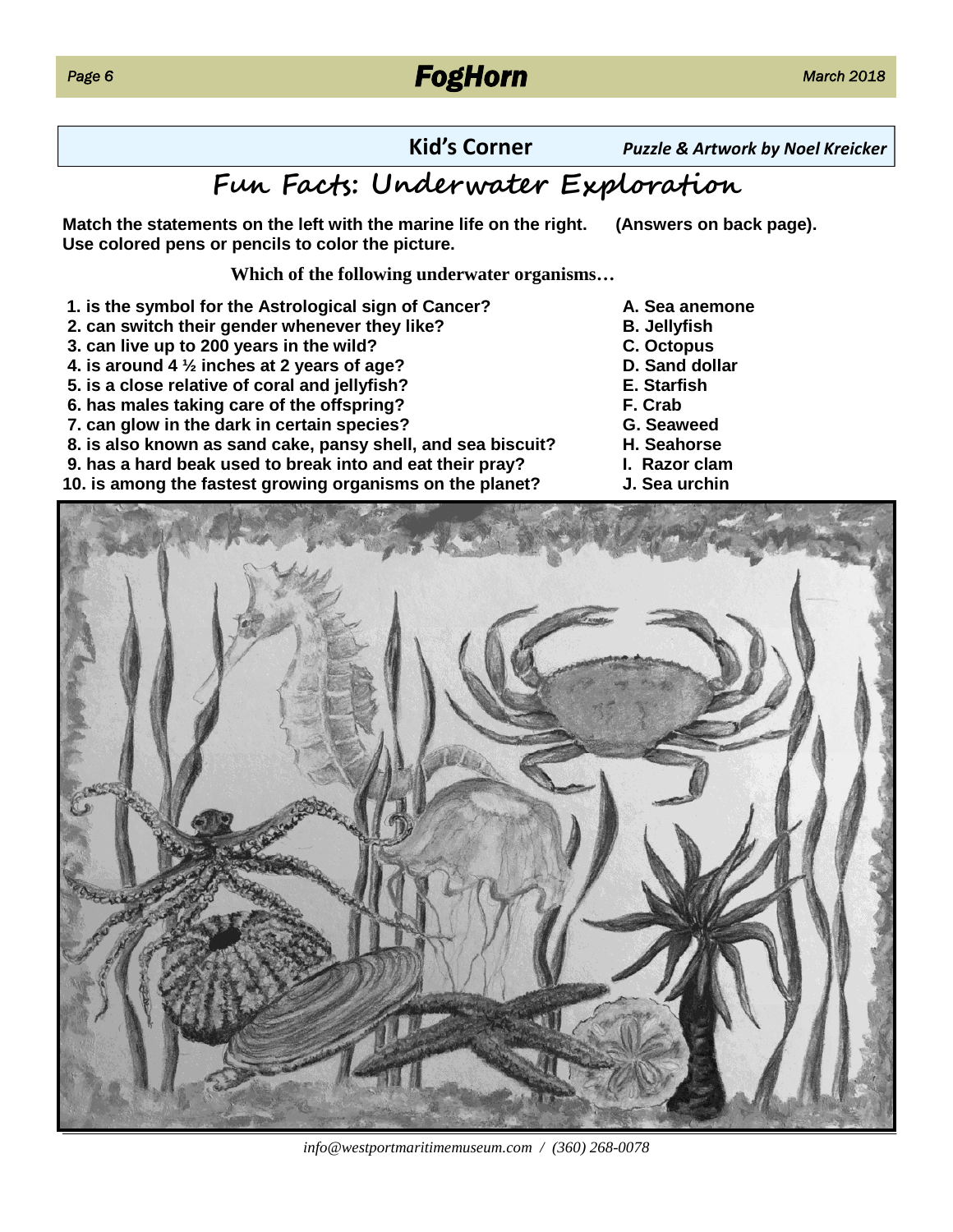### **KID'S POETRY CONTEST - Winning Entries**

We received 28 responses to our Kid's Poetry Contest 'Winter on Our Coast'. Our panel of judges had a very tough time deciding the winners in each of these categories: elementary school, middle school and high school. First place in each category was awarded \$25, 2nd place \$15 and 3rd place \$10. We had more entries from elementary school students than the other categories. Because there were only two middle school entries, we decided to give another 3rd place prize (the remaining \$10) to an elementary school student. All participants received 2 guest tickets to the museum or lighthouse. GOOD JOB and THANK YOU to all the students who participated! Here are the winning entries.

#### **Elementary School**

*First Prize Creedence Thurman Age 10, Aberdeen*

#### **Our Coast in Winter** Perfect, beautiful That is our coast in winter It's gold to the eyes

*Second Prize Gabriel Matthews Age 9, Westport*

> **Winter at the Beach** At the beach, The ocean water is cold. The ocean water is blue With little, foamy white waves. They splash against the soft brown sand And rocks that are gray. I like to throw small, flat rocks into the water. They make perfect rings, of small ripples. The beach is peaceful And I love to go there.

#### *Third Prize Swift Blackstock Age 8, Astoria*

#### **Winter on our Coast**

The cold breeze blows making us shove our hands into our warm pockets, and our ears turn red.

Dark clouds hang across the only sometimes blue sky.

The freezing rain whips around us, and we are inside most of the time.

Sometimes it will snow or hail, but mostly it is freezing rain. Rain, rain, and more rain.

Winter seems like it lasts for three seasons.

There are whitecaps on the river as I stare out of my window at the boats in the Columbia River. Winter on our coast.

#### *Third Prize Connor Davis Age 6, Tokeland*

#### **The Beach in Winter**

In winter, the water is grey and blue In winter the beach is cold and wet In winter I play in the cold and think of summer *Continued on Page 8*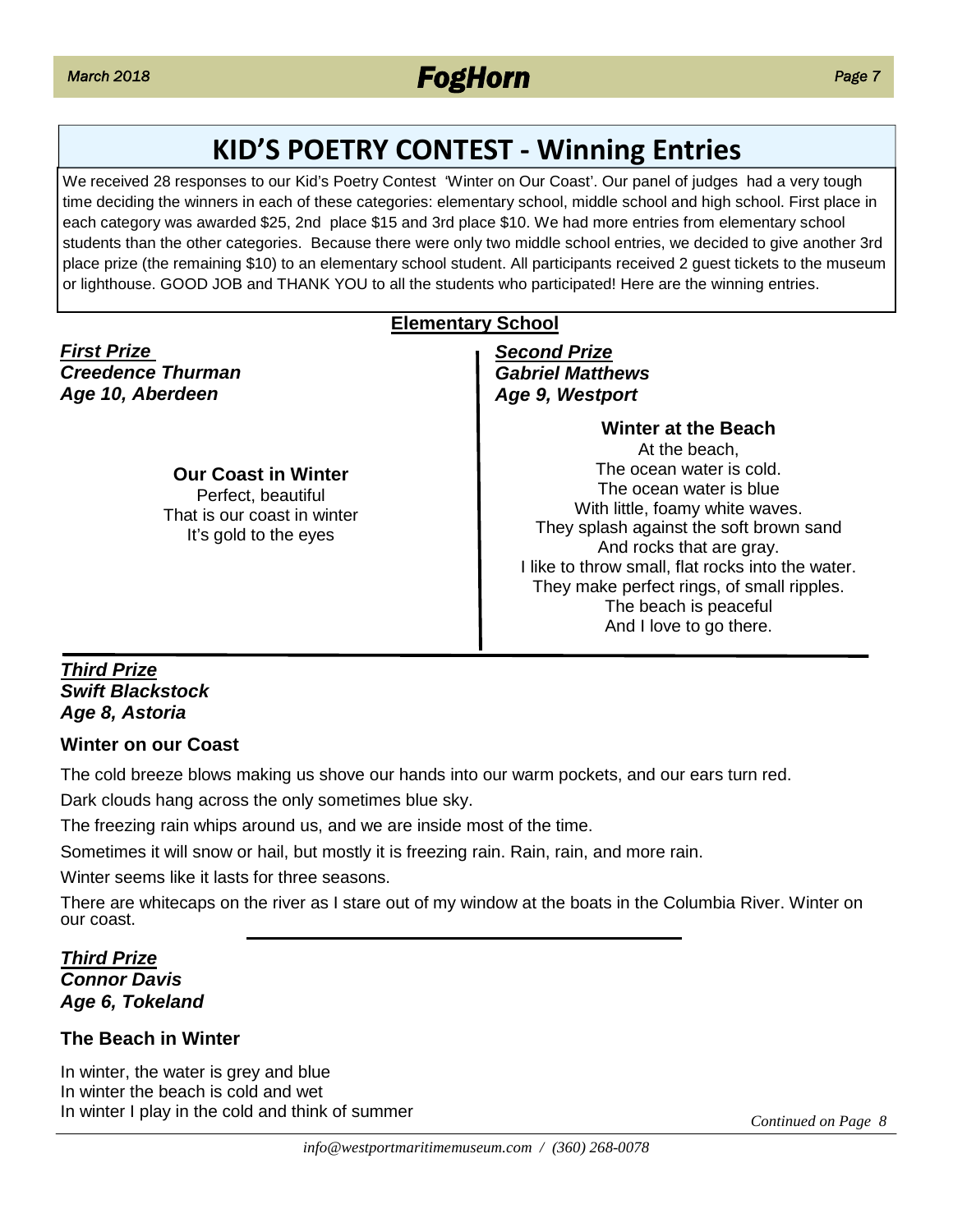### *FogHorn March 2018*

### **KID'S POETRY CONTEST - Winning Entries** (continued from page 7)

#### **Middle School**

#### *First Prize Kyra Manke Age 12, Naselle*

#### **Coastal Gifts**

Pacific Ocean presents Delivered to our shore Twice-daily unique treasures We never can ignore

What will we find today? Sea glass or shells or more, Perhaps a roaming sea lion Some driftwood to explore

Looking out beyond the waves Lost tales of sailors past Guarded by patrolling gulls No nets for them to cast

What will you bring tomorrow? High tides, a storm, a mast Restless, changing, always new Our love for you will last.

#### *Second Prize Savannah Scott Age 12, Aberdeen*

Where the rainy country meets the cold ocean. The surfers surfing, next to the windy forest.

The empty trees, wishing for leaves. The cold ocean, hoping for surfers

The cold winds, mixing with the salty air.

The lighthouse lighting, the boaters' way home. With help from the beauty of the setting sun.

The plants wishing for warm air, to bloom and spread their beauty

The plants asleep, the tide low. With the lighthouse on, and families in their homes, all is quiet.

Soon, the snow starts to gently cover the tops of trees, fulfilling their beauty once again!!!

#### **High School**

*Second Prize Brianna Quaschinick Warrenton*

Winter on our coast is like a nightmare. It's so cold like a freezer. It rains like a rainforest. The ground is like a rock. Flowers die like a fisherman.

*Continued on Page 9*

*First Prize Evening Lyric Age 16, Raymond*

As the rabbits say 'One cloud feels lonely' indeed the sky fills with grey and dark spatters the pale pavement. nonchalant shrugs blooming umbrellas casual swearing. winter rain is here.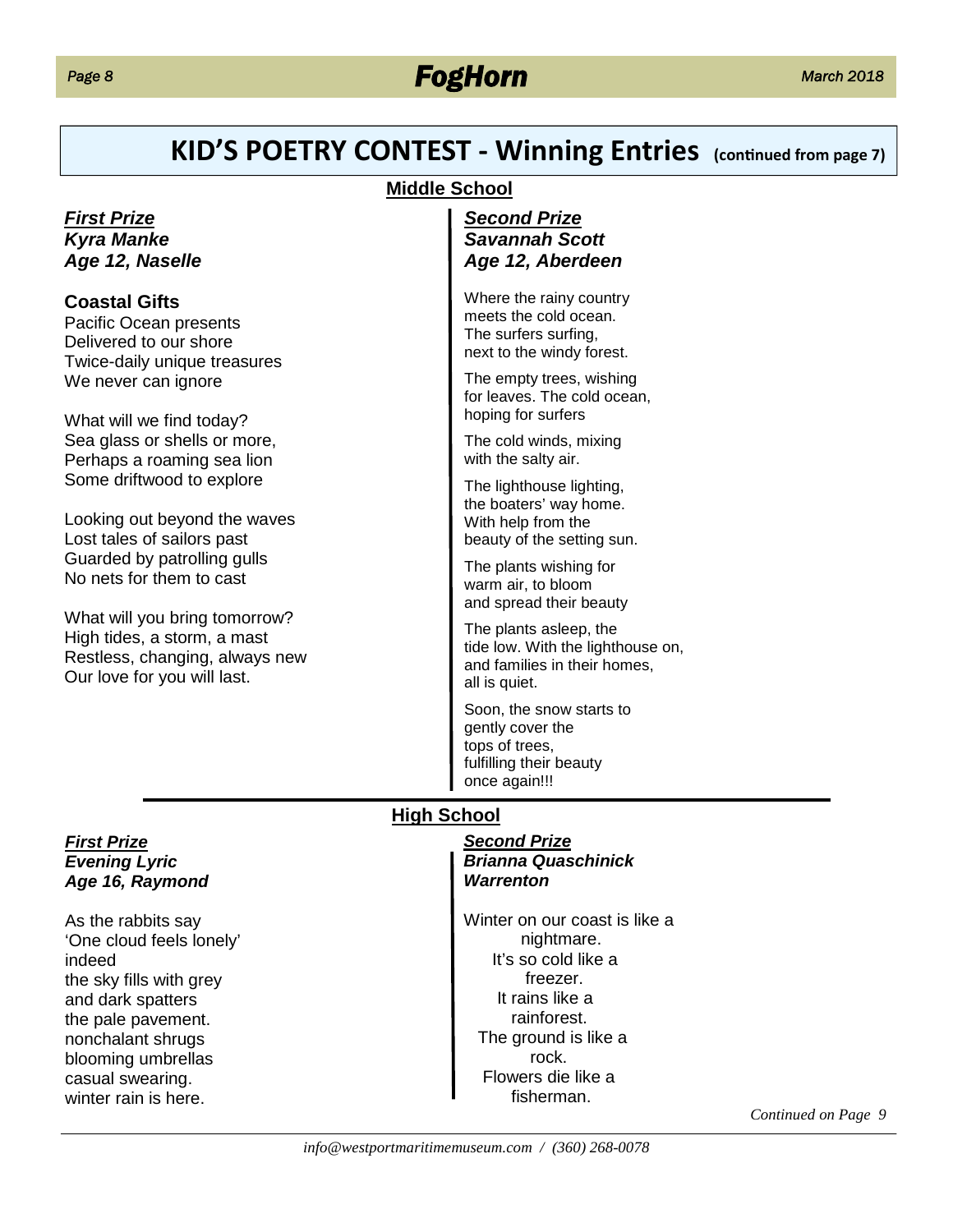### *March 2018 FogHorn*

### **KID'S POETRY CONTEST - Winning Entries** (continued from page 8)

#### **High School**

#### *Third Prize Jayden Matthews Age 16, Westport*

Rain beating against windows through the night Waves softly crashing over profound rocks The alluring summer far out of sight Sea water to blame for rusted car shocks Overwhelming lightning pierces the air Thunder roars without a quiet whisper It wakes us like an alarming nightmare But we fall asleep with a cold shiver The glowing fires get us through our days Cozy blankets and burning chocolate Help us get through this distraught winter faze So we press on with more tough wood to split For this is not a vacation resort This is the winter life in small Westport. **Photo by Noel Kreicker) Photo by Noel Kreicker** 



### **World Wide Pin Hole Day Event Coming to Light House !**

#### **FROM SOUTH BEACH PHOTOGRAPHER MARCY MERRILL'S WEBSITE:**

WPPD 2018: We'll be gathering at the Grays Harbor Lighthouse ! Sunday, April 29, 2018 is the next World Wide Pinhole Photography Day.

To celebrate, I'm inviting everyone to join me and my pinholian friends at 11:00AM at the Grays Harbor Lighthouse, 1020 W Ocean Ave, Westport, WA 98595

Pinhole photography is lens-less photography. We've been invited to take advantage of full access to the lighthouse and the Fresnel lens building on the grounds of the Maritime Museum. We'll be photographing these historic lenses utilizing lens-less photography! If you're already a pinhole photographer, or someone who's interested in learning more about pinhole, please join us. An Informal pinhole workshop will be available as well. The event is free.

Bring your favorite pinhole camera!

For more info on this event:

email **marcy@pintoids.com** or call (360)267-1036

Visit WPPD page for more info about World Wide Pinhole Day: **http://www.pinholeday.org/**